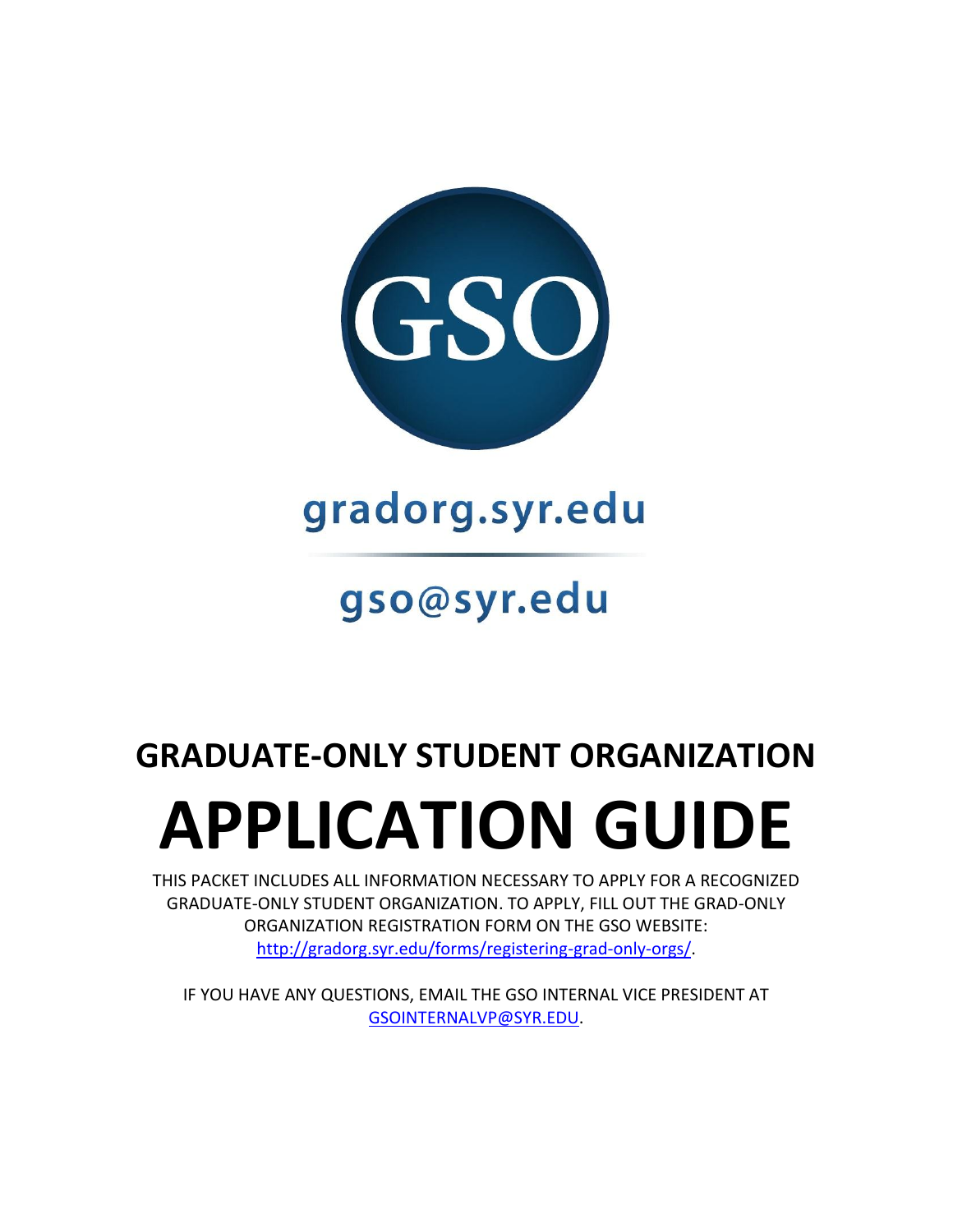# **STEPS FOR STARTING A NEW GRADUATE-ONLY ORGANIZATION**

Syracuse's Graduate Student Organization supports numerous student-run organizations. The organizations are often centered on a particular department but can also be created with a particular cultural or social interest in mind. The following steps outline the policies and procedures for starting a new graduate-only organization. Please use these steps as your guide and checklist to creating your organization. If you wish to create an organization whose membership includes both graduate and undergraduate students, please contact the Office of Student Activities for recognition.

**Completed Packet Due Date:** We approve organizations on a rolling basis. However, if you would like to apply for an annual budget with the GSO, you need to be a registered organization prior to submitting an annual budget (usually due in March for a budget that will cover the following academic year).

#### **STEPS FOR REGISTRATION:**

#### **Write a Constitution**

All Organizations must have a constitution listing the organization's name, goals, and organizational structure. This Packet contains a Constitution Writing Guide (CWG) designed to aid you in constructing a constitution that complies with University Policy, starting on page 5.

#### **Elect Officers**

Once you have determined what officers you will need and the method of electing them, hold elections and get your officers in place. This should be done before you register your organization so that you can list them on your Registration form. Currently registered Syracuse University students must comprise the majority (more than fifty percent) of all organization members.

#### **Secure an Advisor and have him / her Complete the Advisor Contract**

University policy requires that all student groups have an SU faculty or staff member to serve as advisor. Off Campus advisors and graduate students are not permitted. It is recommended that the advisor and organization share needs, responsibilities, and expectations with one another to ensure a productive, mutually beneficial relationship. Advisors must consent to advising your student organization and complete the Advisor Contract (page 4, and at the above website).

#### **Complete the New Grad-Only Organization Registration Form**

The "New Graduate-Only Student Organization Registration Form" is located online at [http://gradorg.syr.edu/forms/registering-grad-only-orgs/.](http://gradorg.syr.edu/forms/registering-grad-only-orgs/) Fill it out completely. At the bottom of the form you may upload your Constitution and Advisor Contract. Please submit electronic versions of both if you can (scanned copies of the Advisor Contract are fine). Otherwise, submit your Constitution and Advisor Contract to the GSO mailbox in Bowne 207. Once the materials have been received, the GSO will either approve your organization's registration, or contact you for further information.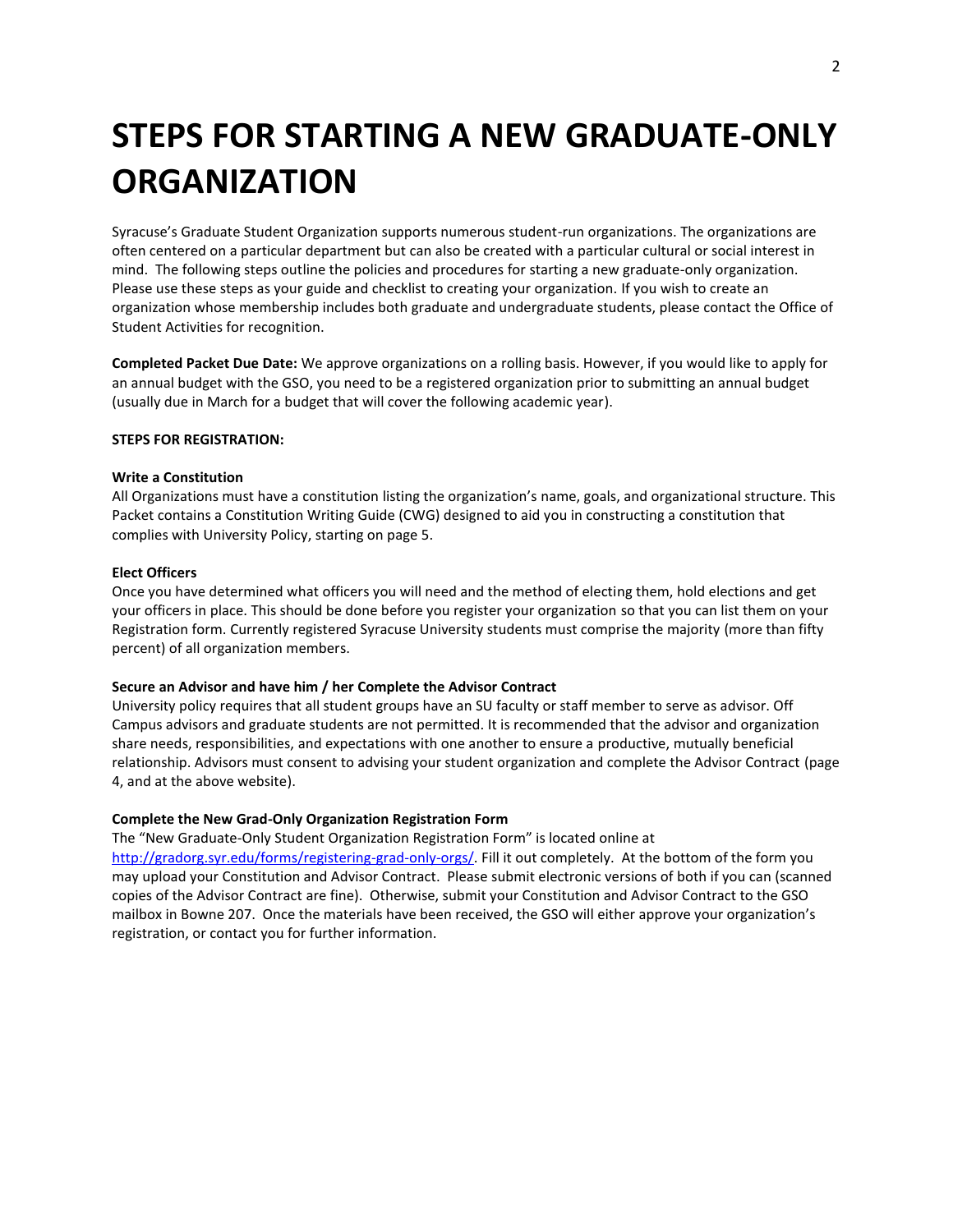# **Benefits of Registration**

Registration results in several privileges, including:

- 1) The ability to reserve campus facilities and advertise on campus
- 2) Eligibility for funding from the Graduate Student Organization through either an annual budget or special programming funds.

Registration is a charter to exist, and only registered organizations may be granted permission to hold meetings or sponsor events on University property and/or facilities. Registration in no way implies University endorsement, sponsorship, or approval of an organization's activities or events.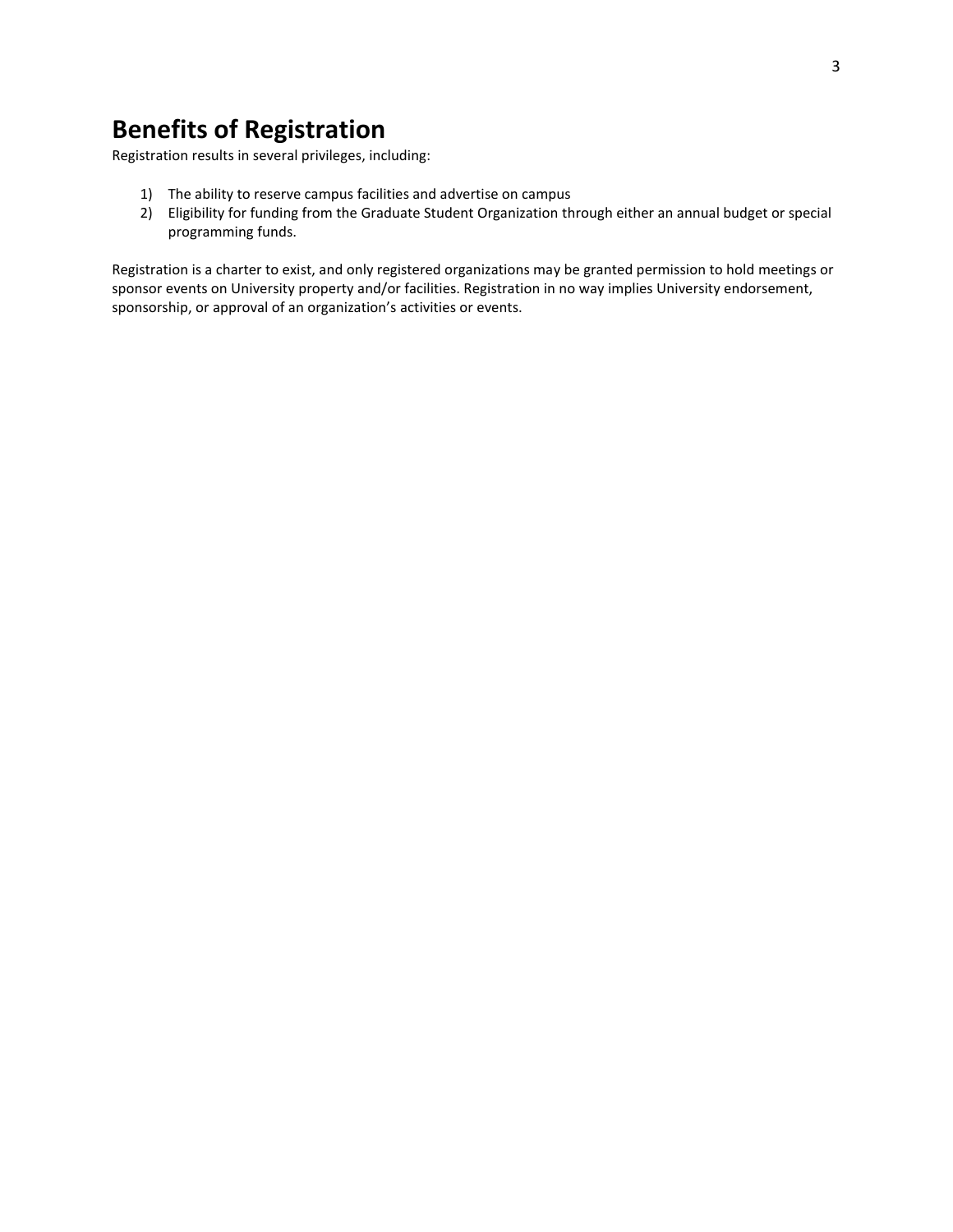

# Recognized Graduate-Only Student Organization Advisor Contract

A useful instrument for sharing expectations and clearly identifying an Advisor's role is the Advisor's contract. Please take a moment to review and sign this advisor contract. Please note, that duplicates of this signed document have the potential to be copied to the dean, director, or department head of the advisor's home unit. This will inform your school or department area of the commitment you are making to SU and the student organization.

| The members of (organization) | request                                                                    |
|-------------------------------|----------------------------------------------------------------------------|
| (name)                        | to serve as Advisor of the organization for the                            |
| period beginning (date)       | not to exceed one year.<br>and ending (date)                               |
|                               | Duties, responsibilities, and expectations of the position are as follows: |

Presidents/Chairperson's Name: (print)

 $\left($ signature)  $\left($ 

I have met with the president of the above-named organization and discussed the duties and responsibilities of Advisor as listed above. I understand that this responsibility falls within the scope of my employment at Syracuse University. In addition, I agree to serve as Advisor and will fulfill these duties and responsibilities to the best of my abilities.

| Advisor's Name: (print) |        |
|-------------------------|--------|
|                         |        |
| (signature)             | (date) |

This contract is effective for the time frame listed above and must be renewed each year thereafter upon the agreement of both parties.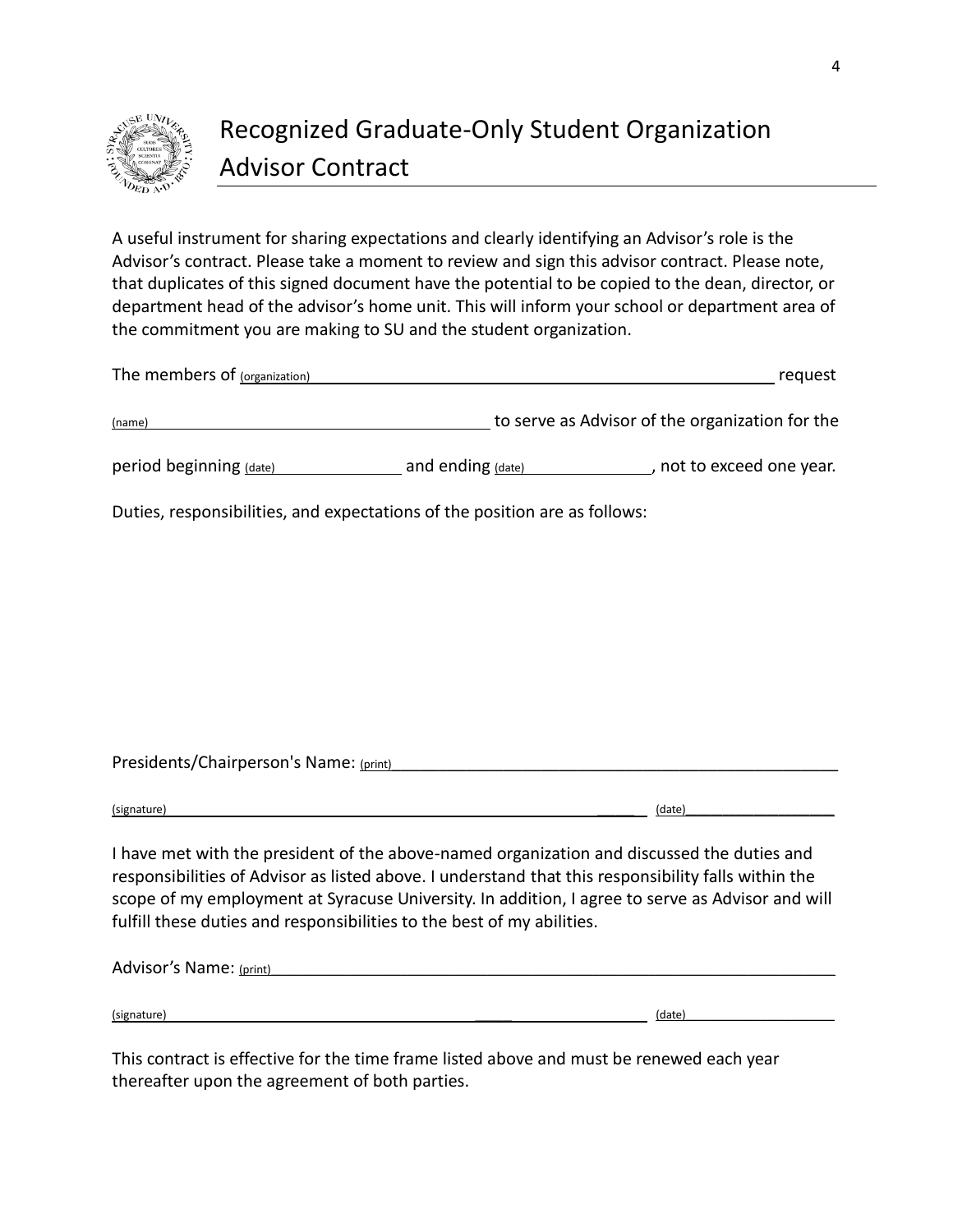# **Constitution Writing Guide**

This Constitution Writing Guide (CWG) assists your organization in writing / revising its constitution. Graduate-Only Student organizations may govern and structure themselves in any way deemed appropriate as long as it does not violate University policy. In other words, articles may vary from the CWG, but should follow the same basic pattern. As organization needs are diverse, this guide is intentionally general and may need to be adjusted for specific organizations.

**Some policies and articles must be listed in your constitution to comply with University policy: they are indicated in italics and preceded by asterisks at the end of this writing guide. We recommend including all the following articles in your constitution.**

## **Article I. Introduction**

This article is meant to provide an introduction and overview of the organization. It sets the context for which the rest of the Constitution is interpreted and read. This section of the Constitution is vital, because it provides an understanding of what and who the organization is. The sections generally included in this article are name, mission statement, and objectives.

#### **Section I: Name**

This section states the name of the organization; along with any acronyms and nicknames the organization uses to identity itself (if the organization wants to refer to itself using an acronym or nickname throughout the Constitution for short, it needs to be stated here).

Example: "The name of this organization shall be (name of organization), hereinafter referred to as (shortened name of the organization, perhaps an acronym, as it will appear throughout the Constitution [optional])."

Points of Consideration:

1) A recognized student organization may only use Syracuse University to describe the location of the organization. For example, an organization cannot use the name "Syracuse University Jumping Jack Club." Rather, the group can use "Jumping Jack Club at Syracuse University."

#### **Section II: Mission Statement**

The mission statement should encompass the organization's overarching purpose. It will impact on decisions related to what are appropriate (and inappropriate) spheres of activity for the organizations to be engaged in. This statement should be broad enough to allow for flexibility within the organization, while fulfilling its mission, but specific enough to convey understanding of the uniqueness and purpose of the organization.

Example: "The purpose(s) of this organization shall be…"

Points of Consideration:

1) What is the overarching purpose/mission of the organization?

2) What is the intended impact of the organization on the SU/ESF community?

3) What services will be provided and for whom?

#### **Section III: Objectives**

Objectives should be written as action statements ("to…"), which act as specific things the organization strives to achieve in order to fulfill its mission. These statements are specific concepts, ideas, or issues that provide tangible examples of what the organization does.

Example: "To provide excellent resources and support for constitutional writing and revision."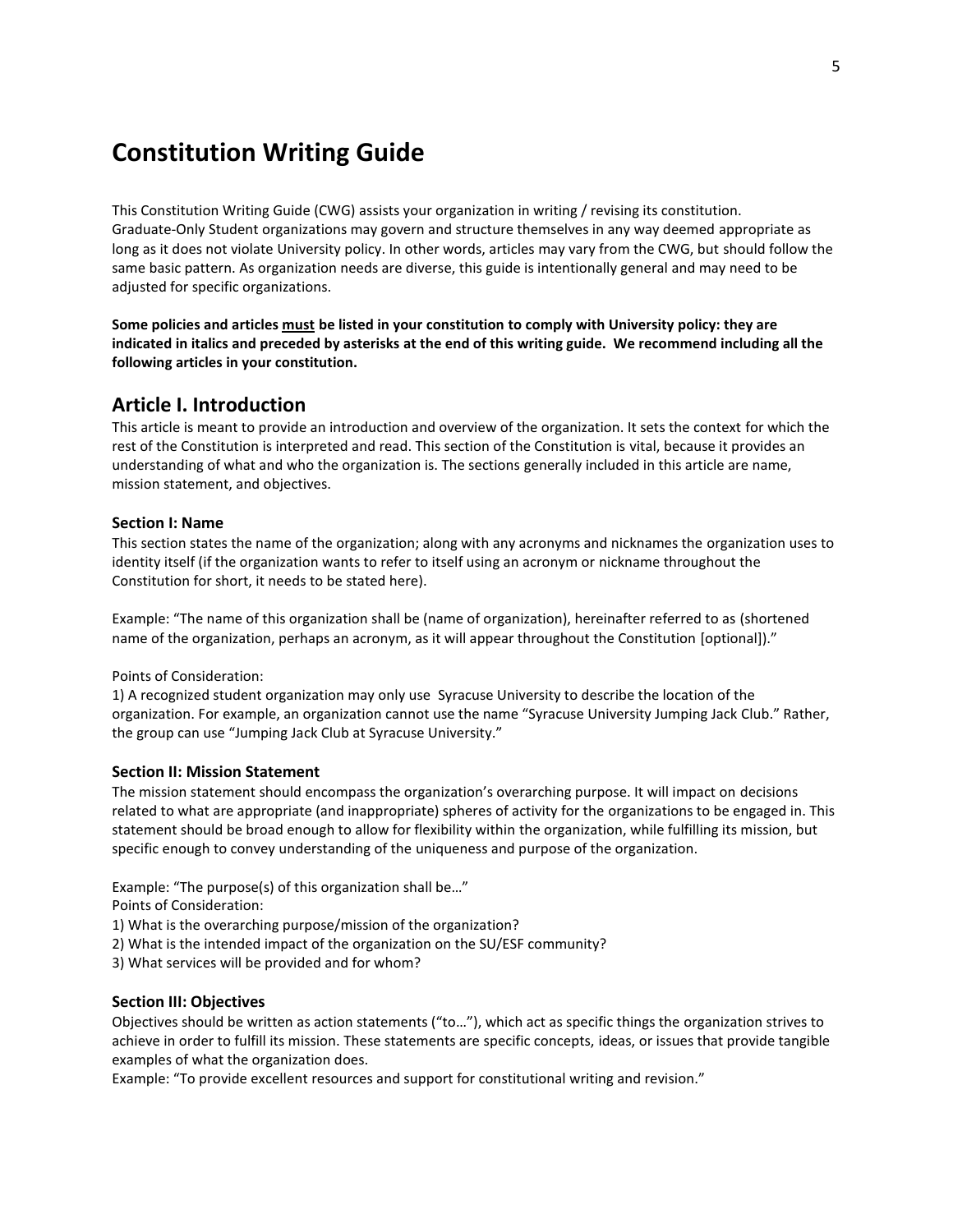## **Article II. Organizational Structure**

This article is a detailed description of the structure of the organization. The description provides an opportunity to define responsibilities of the executive board/officers. This allows for current and future members to understand the role of executive board positions and provides an ability to create a culture of accountability within in the organization.

#### **Section I. Executive Board**

This section details the executive board positions and their position duties/responsibilities. When drafting this section, it can be either in bullet style (numbered or lettered) sentences or paragraph form. The different responsibilities should be general, yet specific enough to allow for understanding of the positions.

#### **A. List of Executive Board Positions and General Responsibilities**

#### Points of Consideration:

1) Allow for flexibility for the person assuming the position to make it their own (i.e. do not state how a person should complete a responsibility, because each person has their own working that is most effective for them).

#### **B. Qualifications for Becoming an Officer**

Points of Consideration:

1) Who is eligible for office?

2) Only ESF/SU students can hold executive board positions.

3) GPA requirement – 2.0 for executive board and 2.2 for presidents

4) Specific skills and/or relevant experience desired or required to be eligible to hold an officer position.

#### **C. Terms of Office**

Points of Consideration:

1) Specify time frame (e.g. quarter, academic year, etc.)

2) When do officers assume their positions?

3) Officer transitions. When are elections held? When does the officer transition or officer training occur? 4) Suggestion: Elect officers in March, use the rest of the semester to train and transition new executive board members, have the new board officially take office May 1, so the old board can help train and advise while the new board is shadowing/training. This makes the organization stronger through overlap in duties and a designated training period.

5) Make sure terms of office are consistent with election/selection processes.

#### **D. Procedure for Filling Vacated Offices**

Points of Consideration:

1) Are special elections held?

2) Is ascending order used (moving up the rank order of officers to fill a position)? What is the order of succession (the rank order of officers to be used in ascending order)? Is the order of succession used for each position down the ladder, or can it stop along the way?

3) Are appointments made, or are interviews coordinated?

#### **Section II: Committees**

This section should be used to describe committees within the organization. The description should provide an overview of what the role/purpose of the committee is within the organization. Note: Committees will vary according to the purpose and activities of the organization. Not all organizations have committees and those listed below are merely to serve as a guideline.

#### **A. Types of Committees**

Points of Consideration:

1) State the names, purposes, and responsibilities of the various standing committees (i.e. executive board, publicity, fundraising, etc.)

2) How are members selected for each committee?

3) How is the head of the committee chosen?

#### **B. Temporary/Special Committees**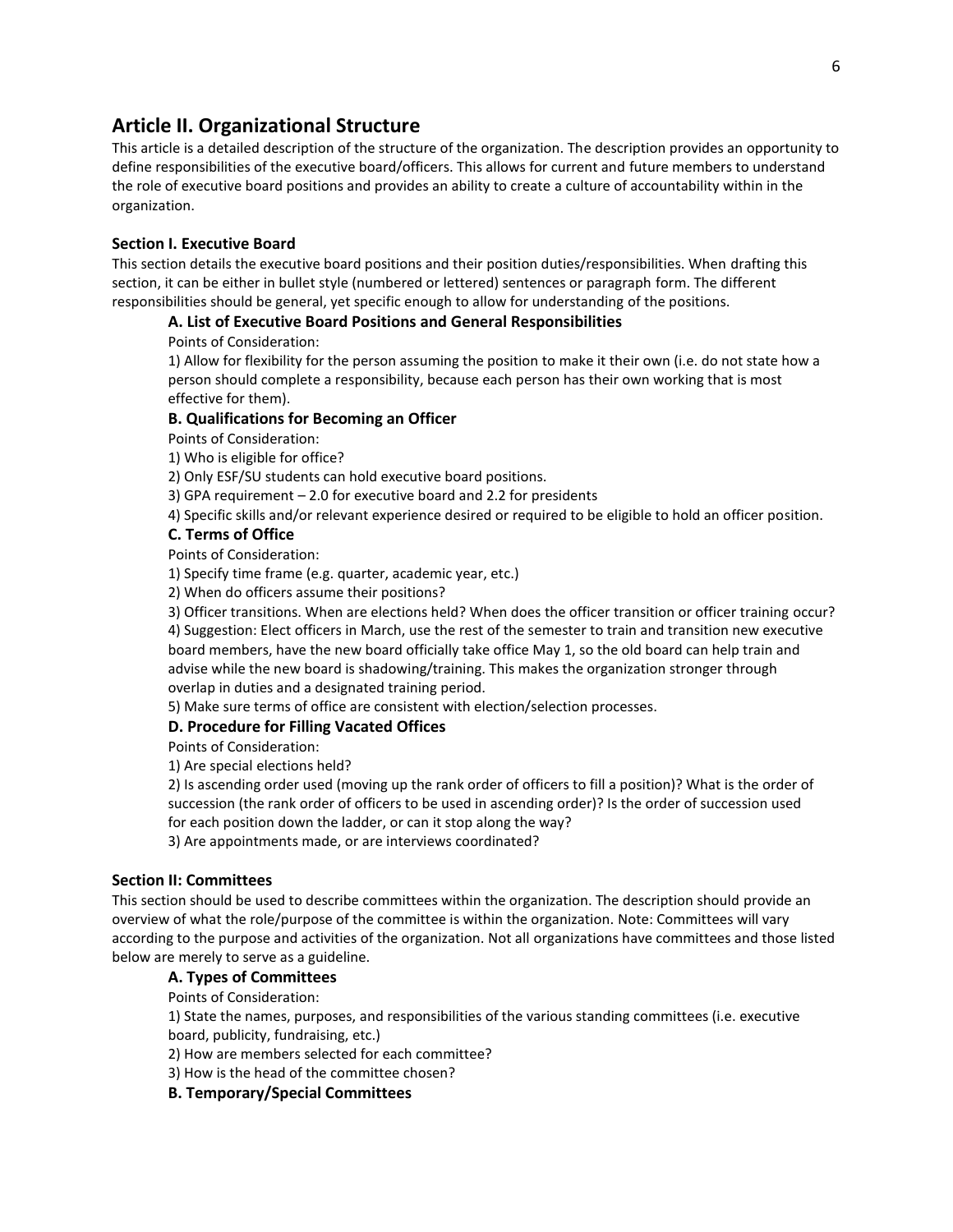Points of Consideration:

1) How and when are such committees formed?

- 2) What are the purposes and responsibilities of special committees?
- 3) What is the duration of a temporary or special committee?

#### **Section III: Advisor**

The Advisor is a person who is selected by the organization to provide guidance and advice in the operations of the organization, and acts as a resource for the organization. The advice of the advisor to the organization should be welcomed and viewed as valuable, but the decision making and goal setting for the organization should remain in the hands of the student membership.

#### **A. Selection of Advisors**

Points of Consideration:

1)How is an advisor selected (i.e. election, appointment, or selection)?

2) How is a pool of advisor candidates developed?

#### **B. Qualifications**

Points of Consideration:

1) Are there any specific criteria for selecting an advisor?

#### **C. Terms of Office**

Points of Consideration:

1) How long of a term does/can the advisor serve?

2) Some organizations keep their advisors for longs period, where as other organizations choose to change their advisor. Please consider when, if ever, the organization wants to review the advisor's status/role within the organization, and the process to find another.

#### **D. Roles and Duties of an Advisor**

Points of Consideration:

1) What are the responsibilities of the advisor?

2) What are the groups' expectations for the involvement of the advisor?

#### **Article III. Membership**

This article outlines the requirements and expectations for membership to be granted into the organization. It typically includes three levels of eligibility: general membership, committee membership, and executive board/officer membership. These sections detail the initial requirements to be eligible for participation.

#### **Section I: Membership Eligibility**

This section outlines who membership of the organization is open to (staff, faculty, students, community members, etc…) and the requirements/expectations for eligibility (GPA, major, etc…). Points of Consideration:

1) Who is eligible for membership (e.g. ESF/SU students, faculty and staff members, community members, etc.)? 2) Are there any specific qualifications needed or criteria that need to be met for membership (e.g. minimal GPA requirements, dues, etc.)?

3) Ongoing requirements in addition to requirements to join the organization.

4) Organizations may, at their discretion, also include in its membership other members of the Syracuse University and SUNY-ESF community, including faculty, staff, and community members. These individuals will be known as *associate members*. Associate members may attend meetings, speak at meetings as members of the audience, and assist with program events under the supervision of an active member. Associate members may not hold office, vote, or otherwise conduct official organizational business, nor solicit funds on behalf of the organization.

#### **Section II: Executive Board Eligibility**

This section outlines who is able to hold and executive board position and the requirements/expectations to be eligible.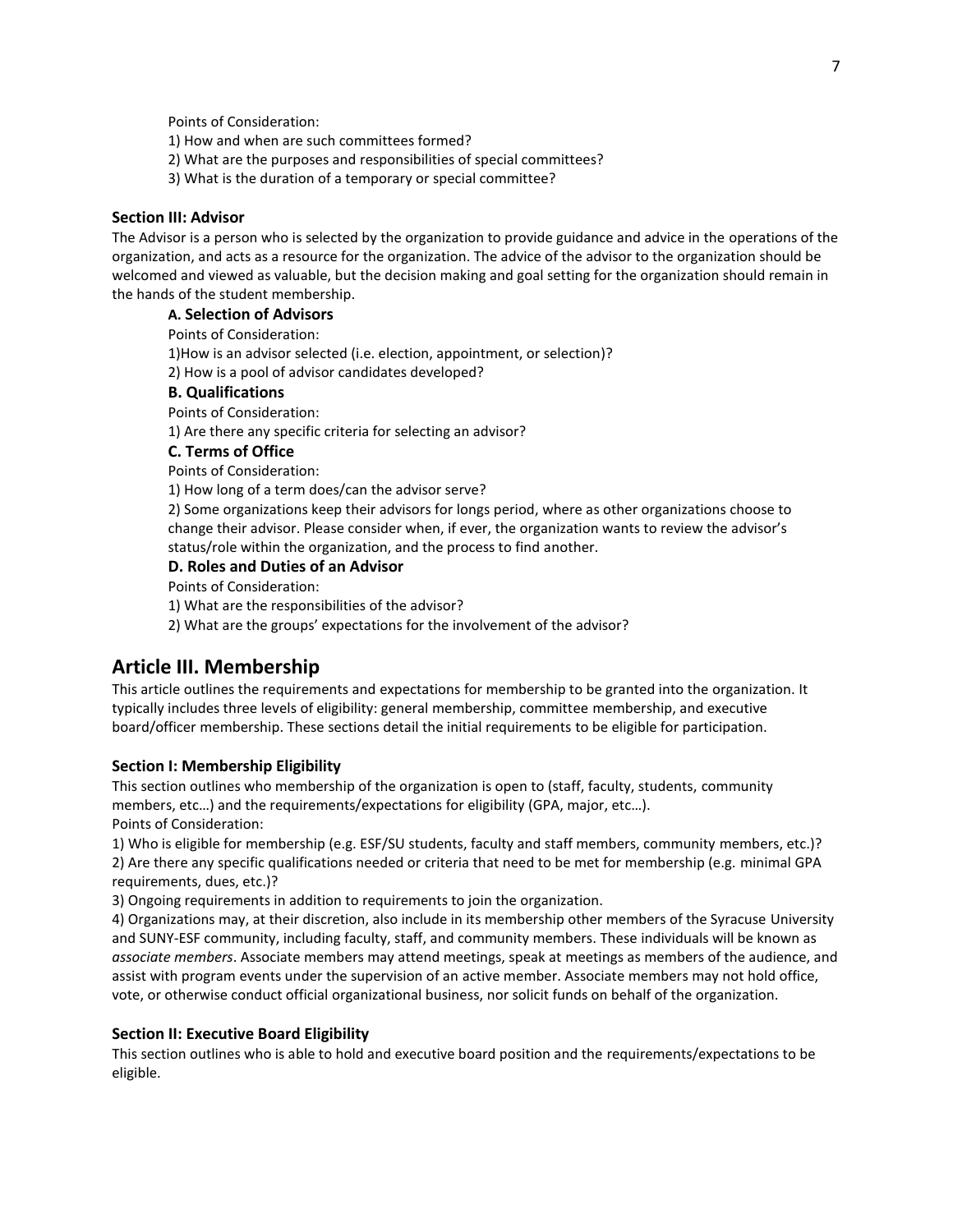#### **Section III: Committee Eligibility**

This section outlines who committee involvement is open to and the requirements/expectations to be eligible to participate.

#### **Section IV: Executive Board Resignation**

This section discusses the timeline and process for an executive board member to resign their position Points of Consideration:

1) What is the process for withdrawal from the organization?

2) Timeline for resignation (i.e. 2 weeks notice, until the position is filled, etc…).

#### **Article IV. Executive Board Election/Selection Process**

This article outlines and details the process and procedures for electing/selecting executive board positions. There are various methods to selecting officers or executive board positions, which can include: selection committee and interview, nomination and vote, or appointment. The elements contained within this section depend upon the method the organization decides to utilize. What should be stated in this section is who oversees the process; requirements to enter the selection process; how the process operates; how a new officer/executive board member is affirmed or selected; and when their term begins and ends (recommended May 1 through May 1).

We recommend that you hold your elections in March or April as all student organizations must update their roster with the GSO in April to maintain their status as a recognized student organization on campus. Also, this allows for new officers/executive board members to shadow departing members for at least a month before the incumbent leaves their position. This shadowing provides a vital period of learning and training for the coming year ensuring a smoother transition and greater passage of knowledge and information.

#### **Section I: Time and period when selection occurs**

Points of Consideration:

- 1) How often and what time of year is selection held?
- 2) Are there any special elections?
- 3) Training and transition

#### **Section II: Nominations**

Points of Consideration:

- 1) How are nominations made?
- 2) Are there self-nominations?
- 3) Is an application process required for nomination?
- 4) Does a nomination committee exist that monitors the nominating process?

#### **Section III: Election Procedures**

Points of Consideration:

- 1) What is the specific procedure followed for elections?
- 2) Is there a secret ballot taken, or is it hand or verbal vote?

3) What number or percentage of members or quorum is necessary for elections to be complete (e.g. 2/3, etc.)? How many members need to be present in order to hold elections and how many of those members must vote for someone in order for that person to be elected? What if the vote cannot take place if not enough members are present? Can people vote by email or by proxy?

4) Who is eligible to vote?

#### **Section IV: Notification and Posting of Elections**

Points of Consideration:

1) What is the process for notifying others or posting information regarding elections (e.g. letters, flyers, poster, announcements, etc.)?

2) How long is the notification and posting period?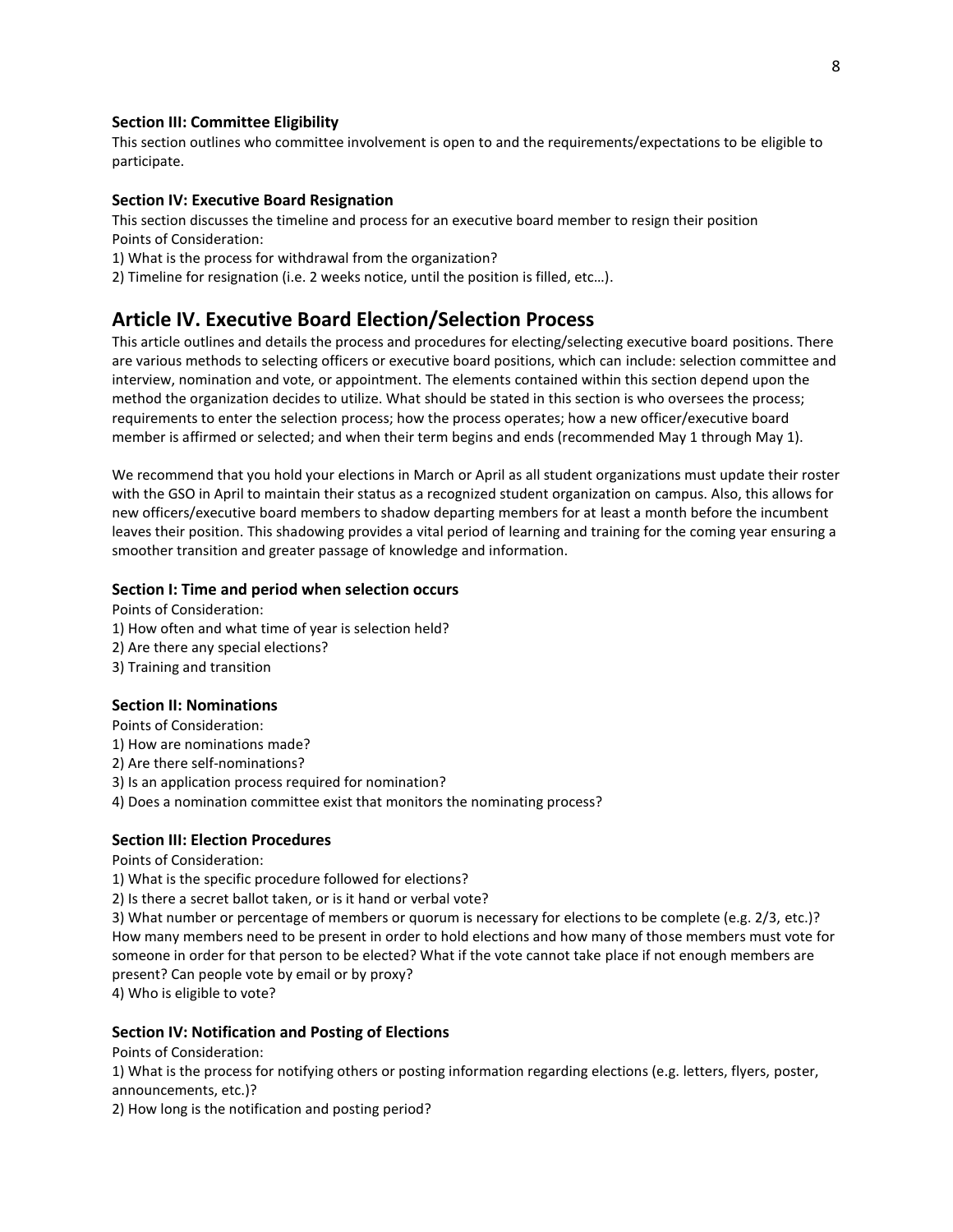# **Article V. Meetings**

This article should detail any meeting the organization holds, which can vary from executive board meetings, committee meetings, general body meetings, and special meetings. The process of how and who can call a particular meeting, who runs the meeting, and the purpose of the meeting should be outlined. Each different type of meeting needs to have its own section so full understanding of the process and procedures can be conveyed.

#### **Section I: Types of Meetings**

Points of Consideration:

1) Are there different types of meetings (e.g. business, regular, special, executive, etc.)?

2) Who is required to attend each type of meeting? What happens if a meeting is missed?

#### **Section II: Time and Occurrence of Meetings**

Points of Consideration: 1) How often meetings are held (e.g. weekly, monthly, etc.)? 2) Is there a set date for meetings?

#### **Section III: Special Meetings**

Points of Consideration:

1) What are the circumstances under which special meetings may be called? Who can call the meetings?

#### **Section IV: Quorum**

Quorum usually consists of the next whole number above one half of the total active membership. However, the number should be determined according to the organization's need. For example, quorum could be defined by an individual organization as "Two-thirds of the eligible voting membership." Points of Consideration:

1) Note that the purpose of the quorum is to insure that enough members are present and expressing their opinions for the decisions made at this meeting to be considered valid and meaningful to the organization. You may wish to state this in this section of the constitution.

2) State the percentage or number of members needed for quorum.

3) What happens if quorum does not exist at a meeting? What if quorum is not reached for a few meetings?

#### **Section V: Parliamentary Procedure**

Points of Consideration:

1) What rules shall govern the conduct of business for the organization (e.g. Robert's Rules of Order Newly Revised, General Consensus, etc.)?

#### **Section VI: Voting**

This article should outline voting procedures and processes. This should also include and describe who votes, method in which voting occurs, any exceptions to voting procedures, and any other pertinent information about voting

#### **Section VII: Meeting Minutes and Records**

Meeting minutes and other records are vital for an organization's success. Election results, impeachment of an officer, removal of a member, approval of a budget or expense and confirmation of an amendment approval are just a few of the important items that meeting minutes are used to validate/verify. Points of Consideration:

1) Who is responsible for taking notes and/or meeting minutes?

2) How are these records stored and who is responsible for them?

3) How does the organization share the meeting minutes with the membership to solicit corrections to the minutes?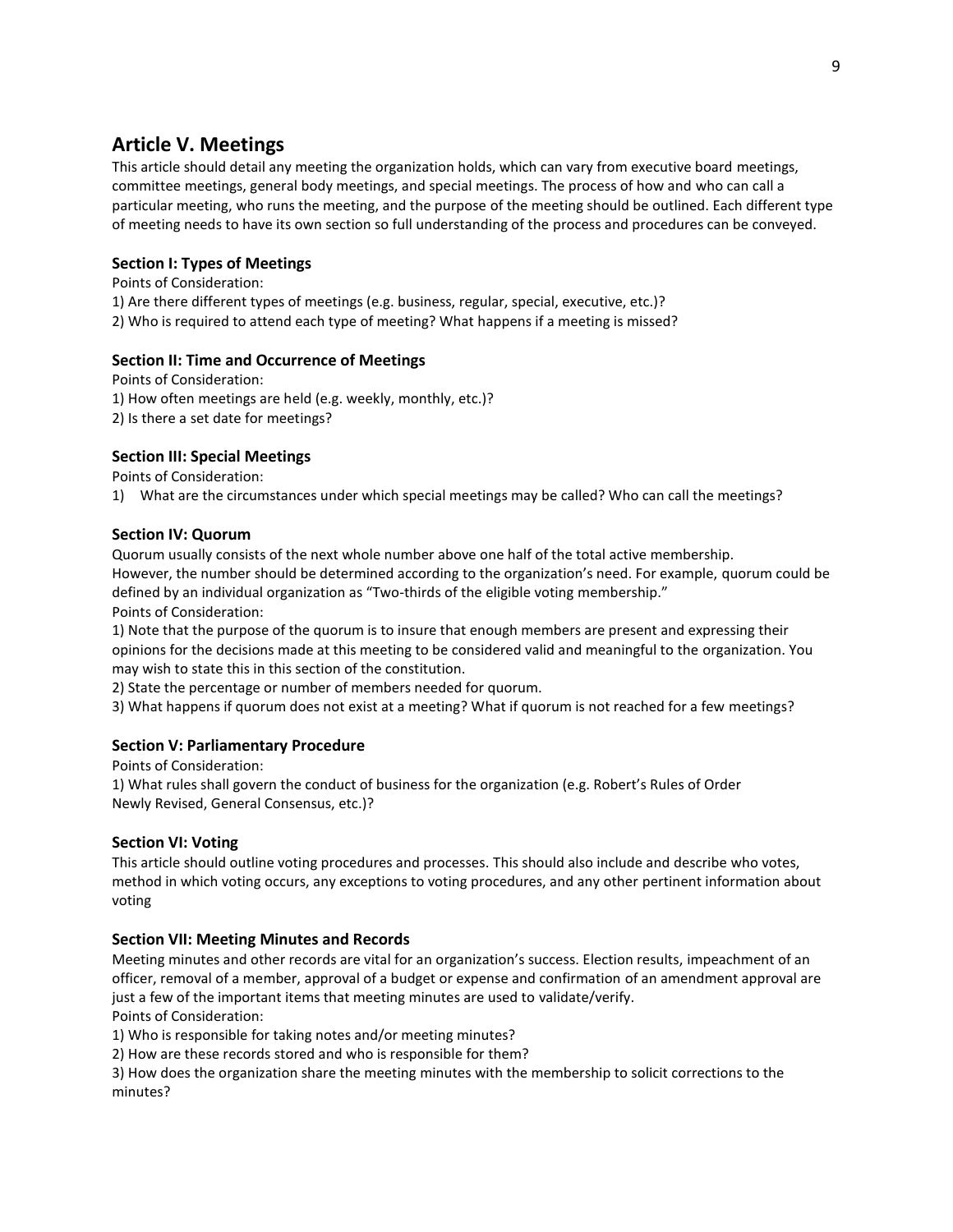# **Article VI. Impeachment**

This article provides the outline of the impeachment process, which empowers members the ability to recommend the removal of an executive board member or officer. This allows members to hold each other accountable for their responsibilities and actions. Within this article, grounds for removal, the procedure for impeachment, and the procedure for appeal of impeachment should be outlined.

#### **Section I: Ground for Removal**

This section outlines possible reasons to call for impeachment.

Points of Consideration:

1) What are the grounds for removal of an executive board member (i.e. under what circumstances would/could this occur, votes required, etc.)?

2) Who can initiate the removal of an executive board member?

#### **Section II: Procedure for Impeachment**

This section details and describes the impeachment procedure. It should include how impeachment is called for, how the hearing of the case is handled, who oversees the hearing process, and how impeachment is either confirmed or denied.

Points of Consideration:

1) What is the process for removal of a member of the organization? (Outline due process, including charges, response to charges [argument], appeal and removal/reinstatement process)

This should be framed in the following way:

- 1. Charge or complaint brought against an individual
- 2. Evidence to support complaint presented
- 3. Individual given opportunity to argue a defense and offer counter evidence
- 4. Vote is taken (vote count must be specified in the Constitution)

2) What type (secret ballot, voice vote, roll call vote, etc.) of vote is required for removal? Is voting determined by eligible voters present or by individuals present?

#### **Section III: Procedure for Appeal of Impeachment**

This section outlines the person's right for appeal. It should include how an appeal is called, how the appeal hearing is handled, who oversees the appeal hearing process, and how the appeal is either confirmed or denied. Points of Consideration:

1) Is there a set time period to carry out an appeal?

2) What steps are involved with the appeal?

3) Who oversees the appeal process?

# **Article VII. Constitutional Amendments**

This article overviews the process and procedure to amend the organization's Constitution. It should include an amendment and ratification section.

#### **Section I: Amendment**

This section should outline who can propose a constitutional amendment, how the amendment is affirmed or denied, and any other steps in the process needed to confirm the proposed amendment. Points of Consideration:

1) Who can propose an amendment and what is the procedure (e.g. verbal, written, how much time must pass between an amendment being introduced and it being voted on, etc)?

2) When can an amendment be proposed?

3) Is there any notice required in advance for amending the constitution?

4) How many members must be present for adoption of the amendment?